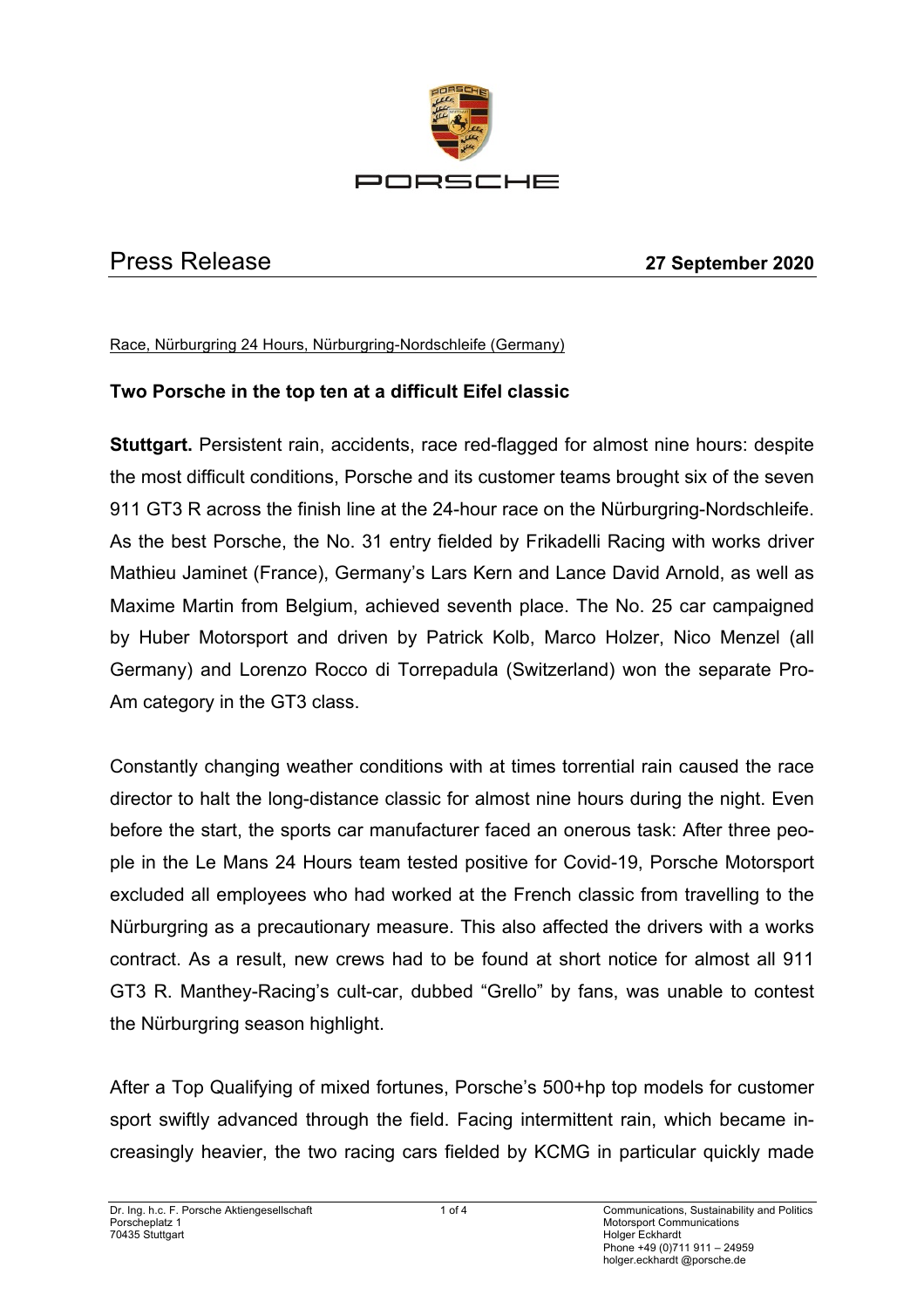up ground. By the time the red flag came out at around 11.15 pm, the No. 18 car of the two brand ambassadors Timo Bernhard and Jörg Bergmeister (both Germany), the works driver Earl Bamber (New Zealand) and Norway's Dennis Olsen, had reached fifth place. The No. 19 sister car of the double-starter Olsen, Josh Burdon (Australia), Alexandre Imperatori (Switzerland) and Edoardo Liberati (Italy) was in ninth position at the restart. Behind them lay the No. 31 entry of Frikadelli Racing. At this point, five 911 GT3 R were still running on the same lap as the leader.

When the race resumed at 8 am, the top-placed Porsches continued their pursuit race. Olsen even managed to make it to third place with the No. 18 car, only to be thrown out of the top ten by an unfortunate choice of tyres, a pit stop penalty and, last but not least, a collision while lapping another vehicle. This sister car had to retire after making contact with a slower competitor. This put the No. 31 nine-eleven of Frikadelli Racing at the spearhead: Jaminet brought the racer over the line in sixth place, however, a retrospective one-minute time penalty cost more positions. Positions ten and eleven went to the two 911 GT3 R campaigned by Falken Motorsports, each with Klaus Bachler (Austria) and works driver Sven Müller (Germany) at the wheel. The pair shared the cockpit of the No. 44 contender with Peter Dumbreck (Great Britain) and Martin Ragginger (Austria). In the No. 33 car, they were joined by works driver Dirk Werner and Christian Engelhart (both Germany).

## **Comments about the race**

**Sebastian Golz (Project Manager Porsche 911 GT3 R):** "The ADAC Nürburgring 24-hour race – that was an emotional rollercoaster for everyone involved. Punctures, penalties and the not always correct tyre choice led to a fight for the lead in a race that was simply not meant for us. Anything can happen in the 'Green Hell' and it hit us hard this year. Still, we're delighted with Huber Motorsport's first place in the Pro-Am category. That gives us extra motivation to fight for victory again next year."

**Earl Bamber (Porsche 911 GT3 R #18):** "Halfway through the race, we were really strong, but this is not the result that we'd imagined. Making contact with the other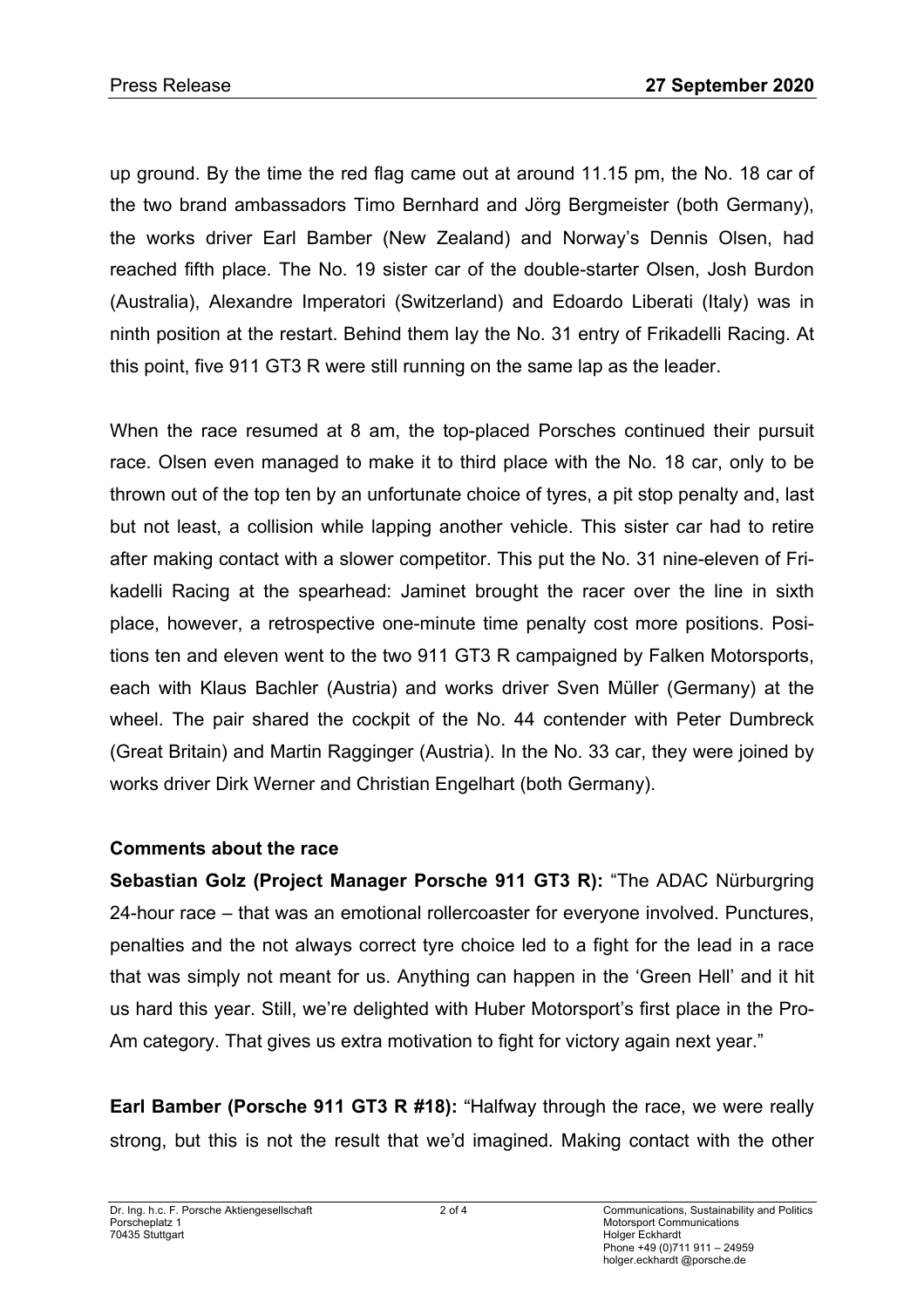competitor cost us two laps. The car and the team put in a strong performance, but we were slightly lacking under the mixed conditions. We want to return next year and do everything better. Thank you to everyone who made this campaign possible for me at such short notice."

**Timo Bernhard (Porsche 911 GT3 R #18):** "That was a very wild race under incredibly difficult conditions. At times we managed to underline our good form. Obviously, the result is not what we'd hoped for, or what would have been possible. Ultimately, it was important to finish. I think we also helped Porsche out well. In any case, it was again great fun."

**Marco Holzer (Porsche 911 GT3 R #25):** "While the Nürburgring always promises a lot, this was one of the craziest 24-hour races I've ever experienced here – rain, aquaplaning, asphalt temperatures of four degrees. That makes us all the more happier that we made it through unscathed. Before the weekend, we set ourselves the goal of winning the Pro-Am class, and we did it. The Porsche ran like clockwork without the slightest problem."

**Norbert Siedler (Porsche 911 GT3 R #30):** "We imagined a very different outcome, of course. About three laps before the race was red-flagged, we had to change the alternator, which meant we lost a lap. In retrospect, perhaps we should have waited before doing that repair job. Still, we're happy that we were able to finish the race at all under such tough conditions."

**Lars Kern (Porsche 911 GT3 R #31):** "The best Porsche, that's essentially a good result, but we couldn't get our wet tyres within the correct temperature window. We were fast in the dry, but unfortunately, with the exception of four or five dry laps, it rained the whole time. In spite of the last-minute change of drivers, we delivered a solid team performance."